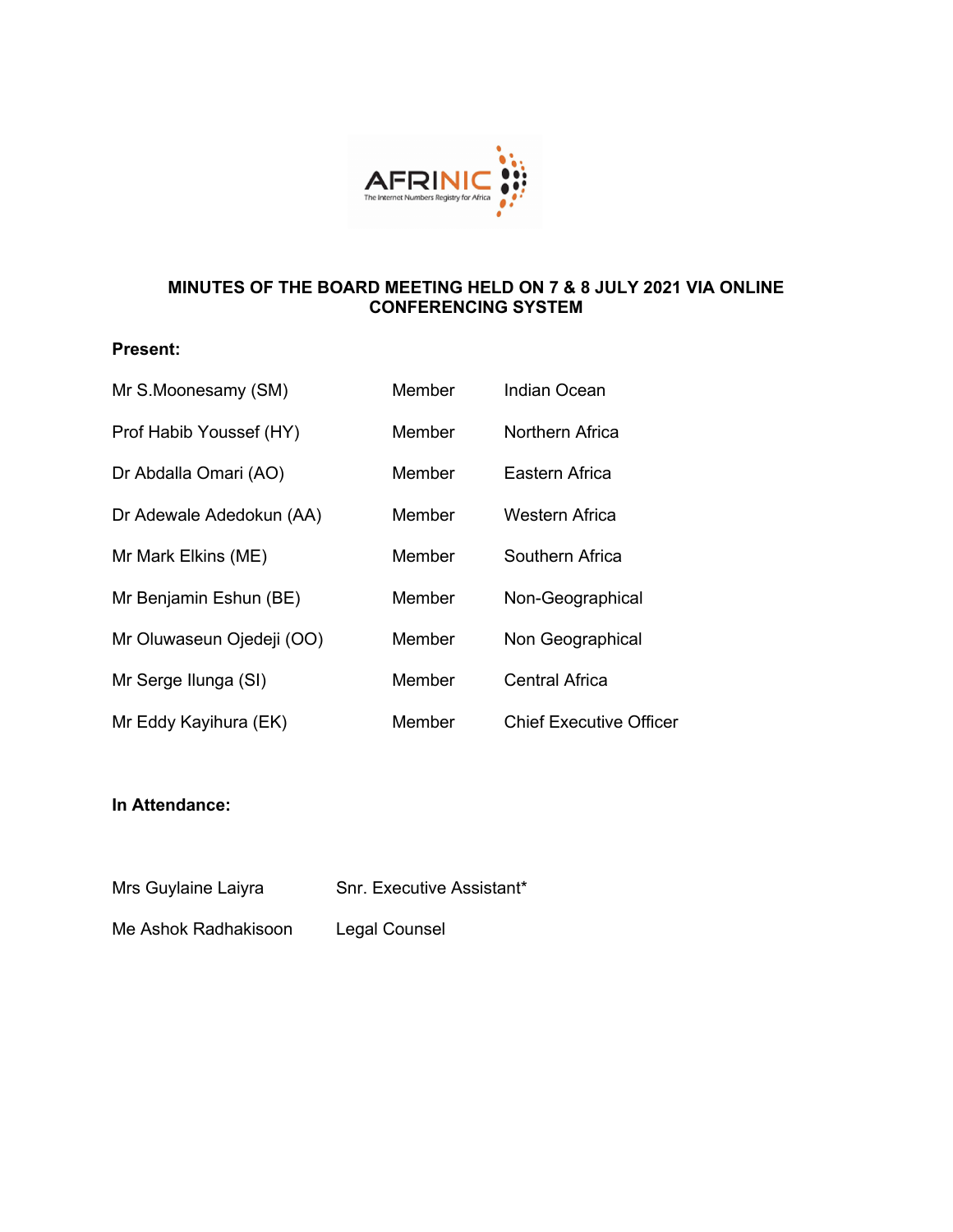# **AGENDA**

- 1. Welcome (5 mins)
- 1.1 Disclosure of conflict of interest
- 1.2 Adoption of Agenda
- 2. Previous Minutes
- 2.1 Approval of minutes of Board meeting held on
- 2.1.1 11 May 2021
- 2.1.2 26 May 2021
- 2.1.3 9 June 2021
- 2.2 Matters Arising
- 3. Review of Action Items
- 4. Reports
- 4.1 Audit Committee
- 4.2 Finance Committee
- 4.3 Remuneration Committee
- 4.4 Governance Committee
- 4.5 Reform Committee
- 4.6 CEO Report
- 4.7 Chair Update
- 5. Correspondence
- 5.1 From Glenmont
- 5.2 From Anthony Ubah
- 6. Legal Notice SBB-REACT UA
- 7. CEO Evaluation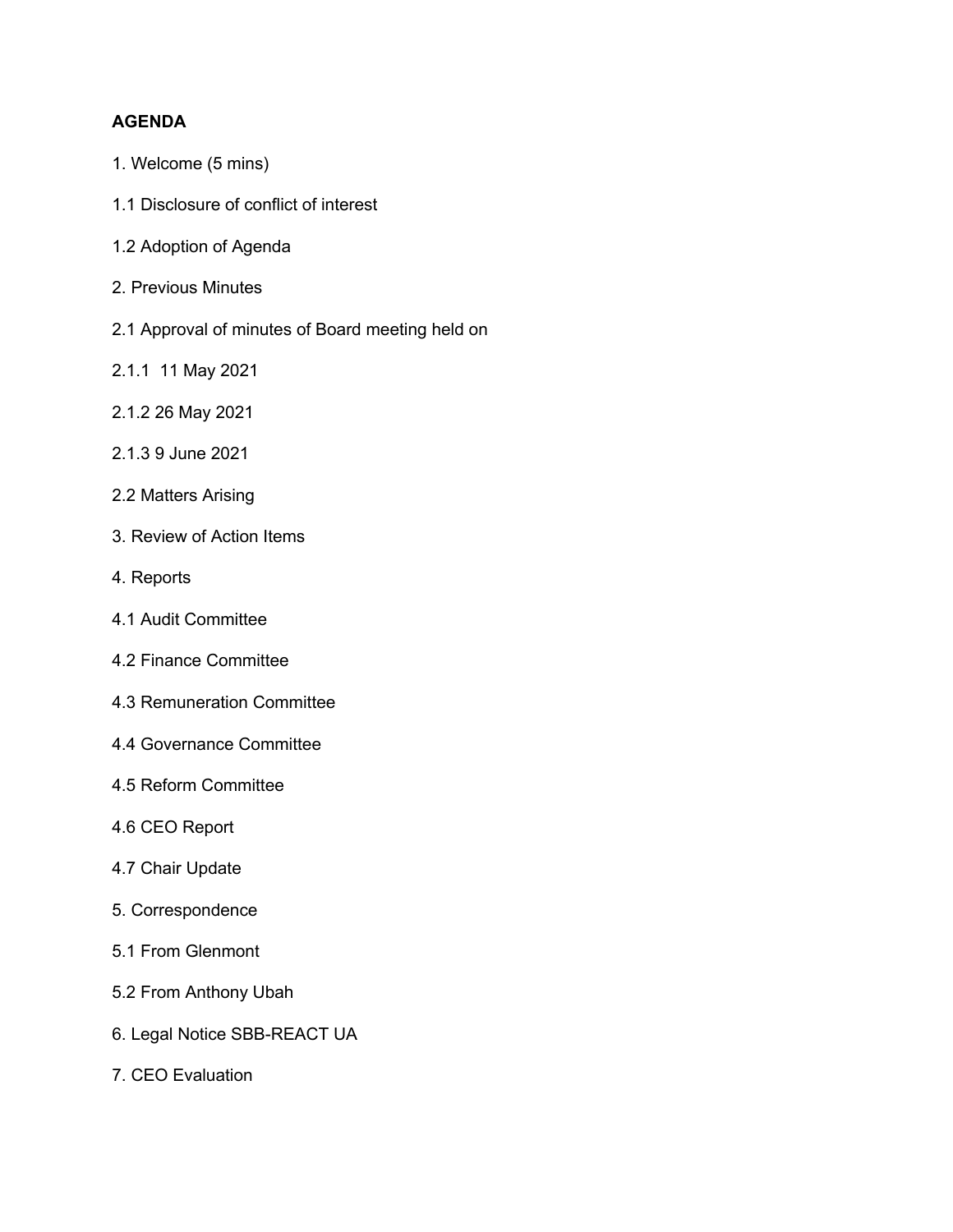8. AGMM

- 8.1 Draft minutes
- 8.2 Debriefing
- 8.3 Feedback from Resources Members

9. Ratification on the Draft Policy Proposal "Board Prerogatives on the PDP" (AFPUB-2020-GEN-004-DRAFT02)

- 10. Appeal Committee
- 11. Assisted Review
- 12. AOB
- 12. 1 COO Recruitment
- 12. 2 Frequency of Board Meetings
- 13. Next Board Meeting
- 14. Closure

# **BUSINESS OF THE DAY**

# **A. Meeting held on 7th July 2021**

# **1.Welcome**

The Chair welcomed the members present and opened the meeting at 09:00 UTC.

A roll call was carried out to confirm quorum.

# **1.1 Disclosure of conflict of interest**

One member EK declared a conflict of interest for Agenda Item no 8 on CEO Evaluation.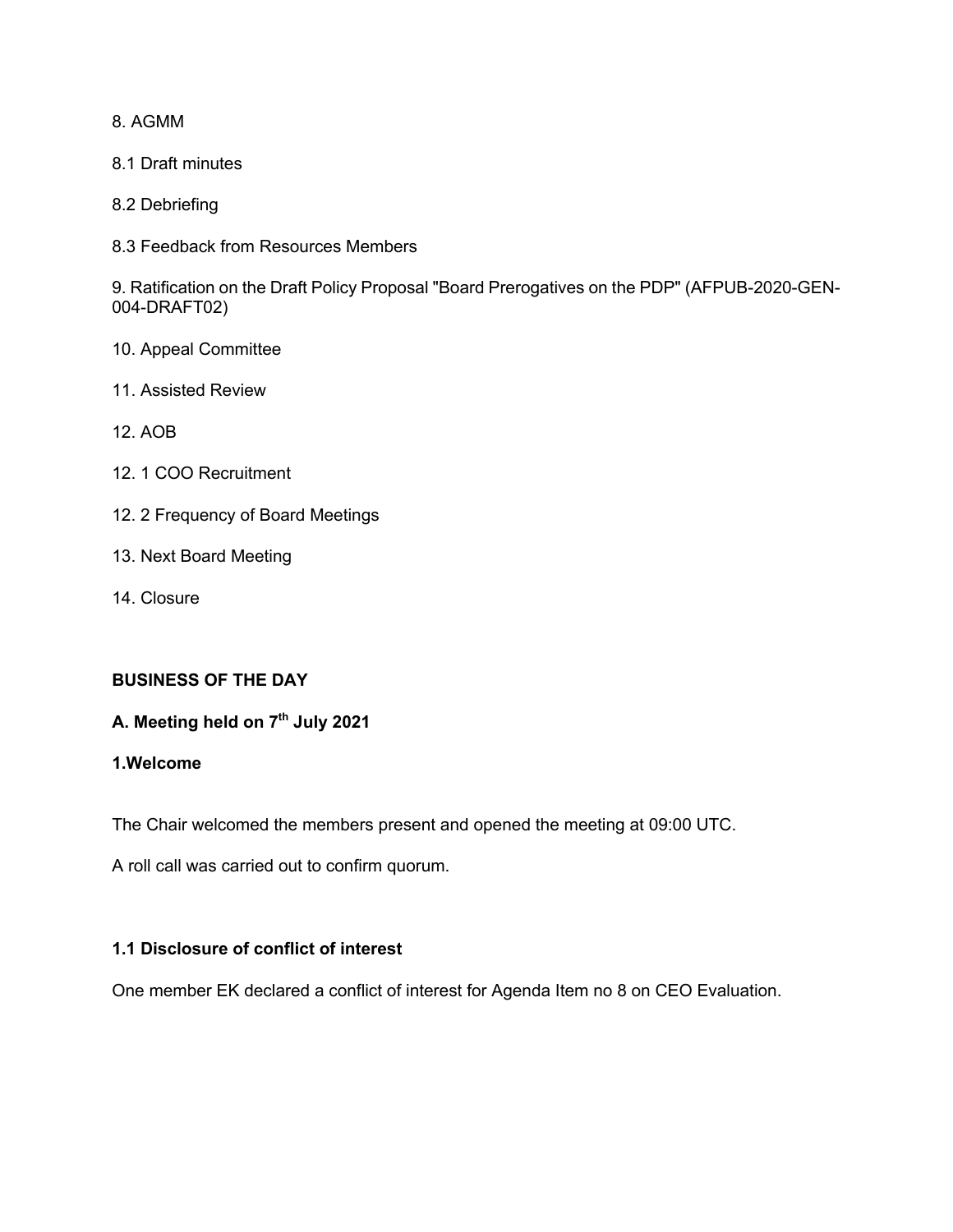# **1.2 Adoption of Agenda**

EK proposed for Agenda Item no 7 be removed as it will be included in the Stakeholder Engagement Plan of the organisation. The Chair proposed to remove Agenda Item no 6 since the delegation of Authority is under review at the Finance Committee Level. The Chair also proposed to add a new Agenda Item for discussion namely Legal Notice from SBB-REACT UA.

The agenda was approved with amendments. Proposed ME. Seconded HY.

# **2. Previous Minutes**

#### **2.1 Approval of minutes of Board meeting held on**

# **2.1.1 11 May 2021**

# **Resolution 202107.617**

The Board approved the minutes of the Board Meeting held on 11 May 2021 with amendments.

Proposed HY. Seconded AA . ME abstained. Resolution passed.

#### **2.1.2 26 May 2021**

#### **Resolution 202107.618**

The Board approved the minutes of the Board Meeting held on 26 May 2021 with amendments.

Proposed AO . Seconded OO . ME abstained. Resolution passed

**2.1.3 9 June 2021**

### **Resolution 202107.619**

The Board approved the minutes of the Board Meeting held on with amendments.

Proposed HY . Seconded EK . Resolution passed.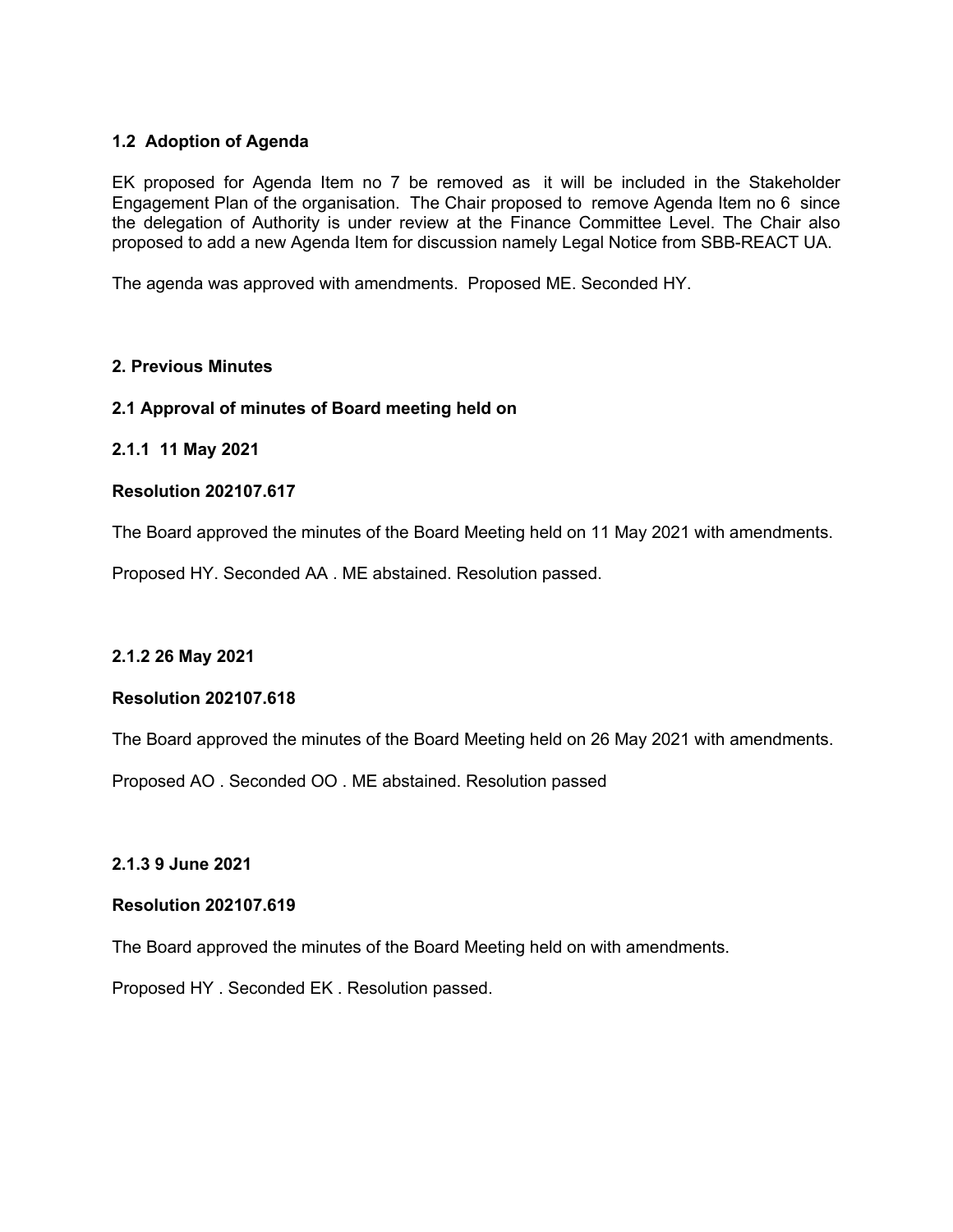# **2.2 Matters Arising**

None

# **3. Review of Action Items**

**Action Item 202106.01:** The Committees are to review their respective ToRs and submit to the Board by end of June 2021.

**Status :** Action Item to be kept Open. FINCO and AUDITCO to submit ToRs for approval at the end of July 2021.

**Action Item 202106.02:** The Finance Committee to review the delegation of authority and Bank signatories; and report to the Board by end of June 2021

**Status :** Action Item to be kept Open. New Deadline end of July 2021

**Action Item 202106.03:** The CEO to provide a compliance report to the Board on the letter received from the Registrar of Companies / company Secretary by end of June.

**Status :** Action Item to be kept Open. Executive Services Ltd has submitted compliance report, action item will be closed if there is no new request from the ROC.

**Action Item 202105.01 :** The Finance Committee to report back on resolution 202195.612 Strategic Cash Reserve by 30 September 2021.

**Status:** Action Item to be closed. Completed.

**Action Item 202105.01**: The Audit Committee to meet with the Management and the external auditor on the Customer Service Report. The Committee is to report back to the Board at the end of July 2021.

**Status :** Action Item to be kept Open. Meeting with both Management and external Auditors to be scheduled shortly. The Chair declared interest to be invited to the meeting.

**Action Item 202103.01**: The CEO to submit a comprehensive assessment of the PDP and make recommendations to the Board by 30 April 2021.

**Status:** Action Item to be closed. Completed.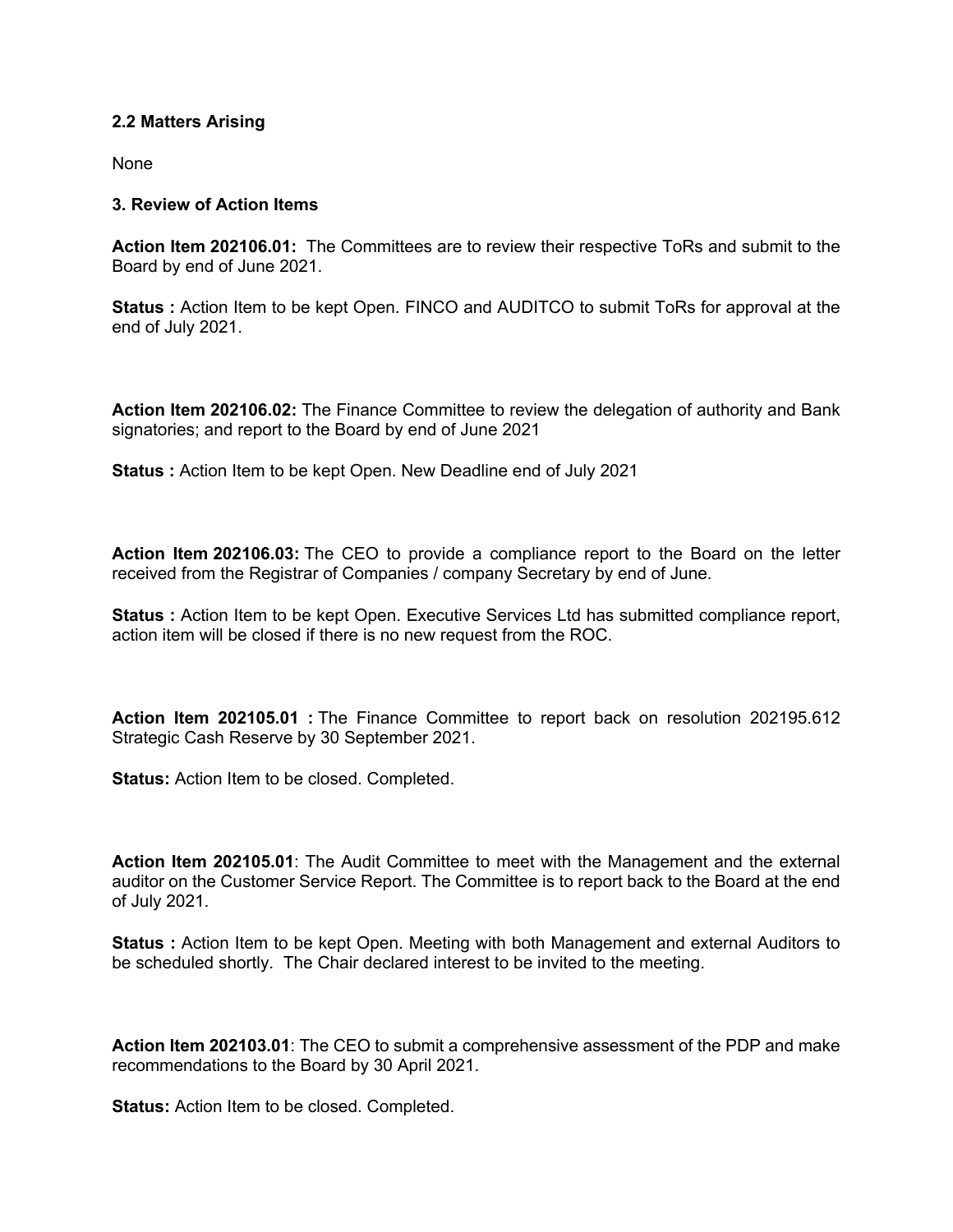**Action Item 202101.01 :** The Audit Committee to follow-up on the recommendations made on the FIRE Programme Audit Report. Deadline end of February 2021.

**Status:** Action Item to be kept Open. New Deadline End of July 2021.

**Action Item 202012.01:** The Finance Committee to review the Reserve Policy as per resolution 201801.60 and report back to the Board by end of February 2021.

**Status:** Action Item to be kept Open. New Deadline End of August 2021.

**Action Item 202006.02:** The AuditCo to share the Business Continuity Plan by 17 June 20 to the Board for approval.

**Status:** Action Item to be kept Open. New Deadline End of August 2021.

**Action Item 202006**.**13**: A public consultation for the Appeal Committee's Terms of Reference to be opened for a period of one month

**Status:** Action Item to be closed. Completed.

**Action Item 201905.04:** The CEO to review the current Travel Policy. The Remuneration Committee to oversee the implementation and report to the Board

**Status:** Action Item to be kept Open. New Deadline End of July 2021.

#### **4. Reports**

#### **4.1 Audit Committee**

The Board took note that Mr Benjamin Eshun was elected as Chair of the Audit Committee and the status of work as presented.

#### **4.2 Finance Committee**

The Board took note that Dr Adewale Adedokun was elected as Chair of the Finance Committee. The Board was informed that the committee has also approved that the sum of USD 2 million be moved to the strategic reserve account at the proposed interest rate for the year.

**Action Item 202107.01:** The Finance Committee to review the fees and discount policies by September 2021 and report to the Board.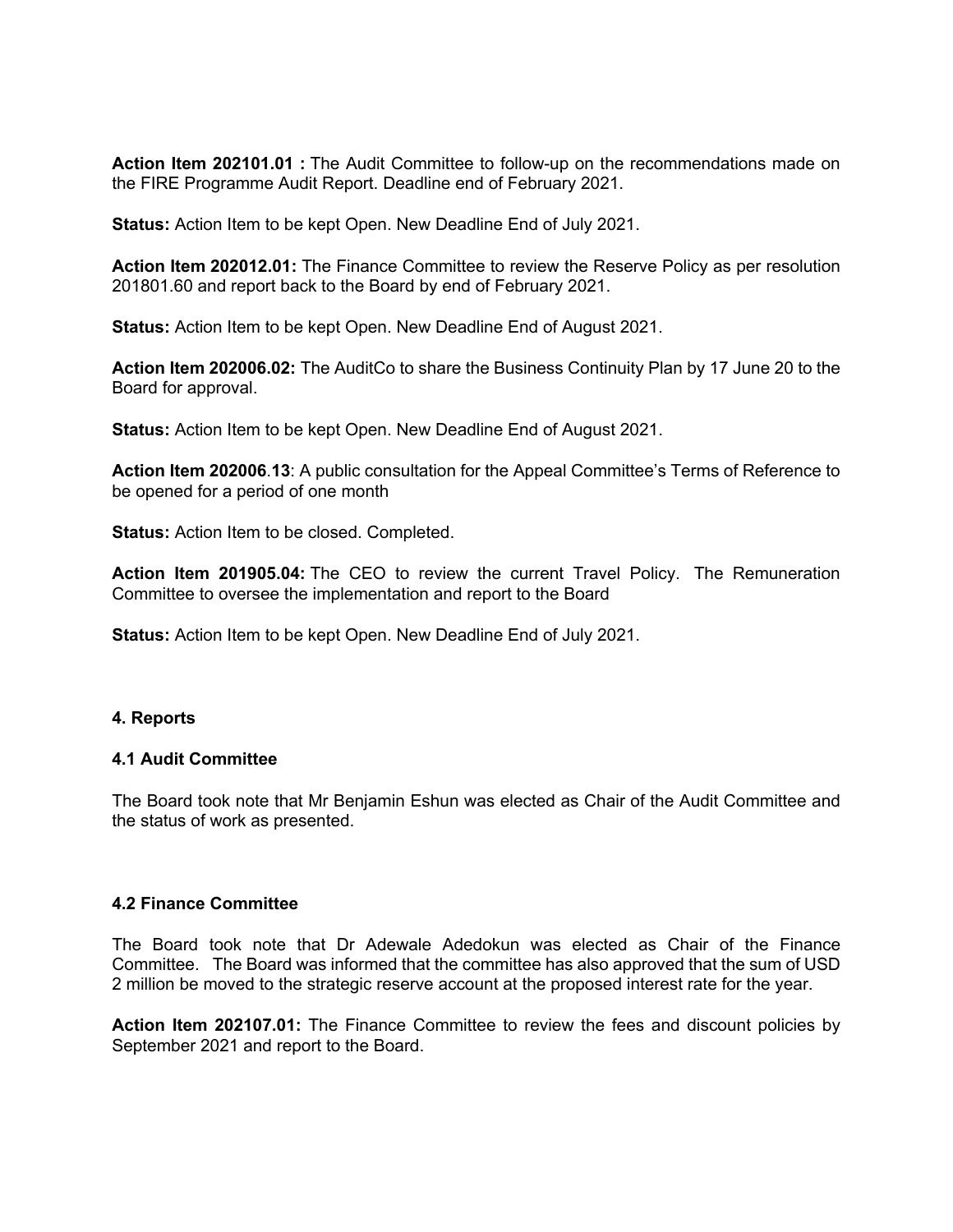# **4.3 Remuneration Committee**

The Board took note that Mr Oluwaseun Ojedeji was elected the Chair of the REMCO. The Board approved the amended Terms of Reference as recommended by the Committee.

#### **Resolution 202107.620**

WHEREAS the Remuneration Committee has reviewed its Terms of Reference

RESOLVED to approve the Terms of Reference as recommended by the Remuneration Committee.

Proposed HY. Seconded OO. Resolution passed.

#### **4.4 Governance Committee**

No new update, the next meeting of the Governance Committee is scheduled for next week.

#### **4.5 Reform Committee**

No new update.

#### **4.6 CEO Report**

The CEO presented the AFRINIC Operations Update report ; mainly

#### **Update on the Legal Cases**

The Legal Counsel updated the Board on the status of the cases in Court and the expected time for a judgement to be released.

### **Status of the Assisted Members' Review**

The Board was updated on the status of the Assisted Members' Review. There are presently 14 members under reviews, 7 ongoing and 1 on hold pending legal injunction.

The Management was requested to have a webpage with statistics on the website.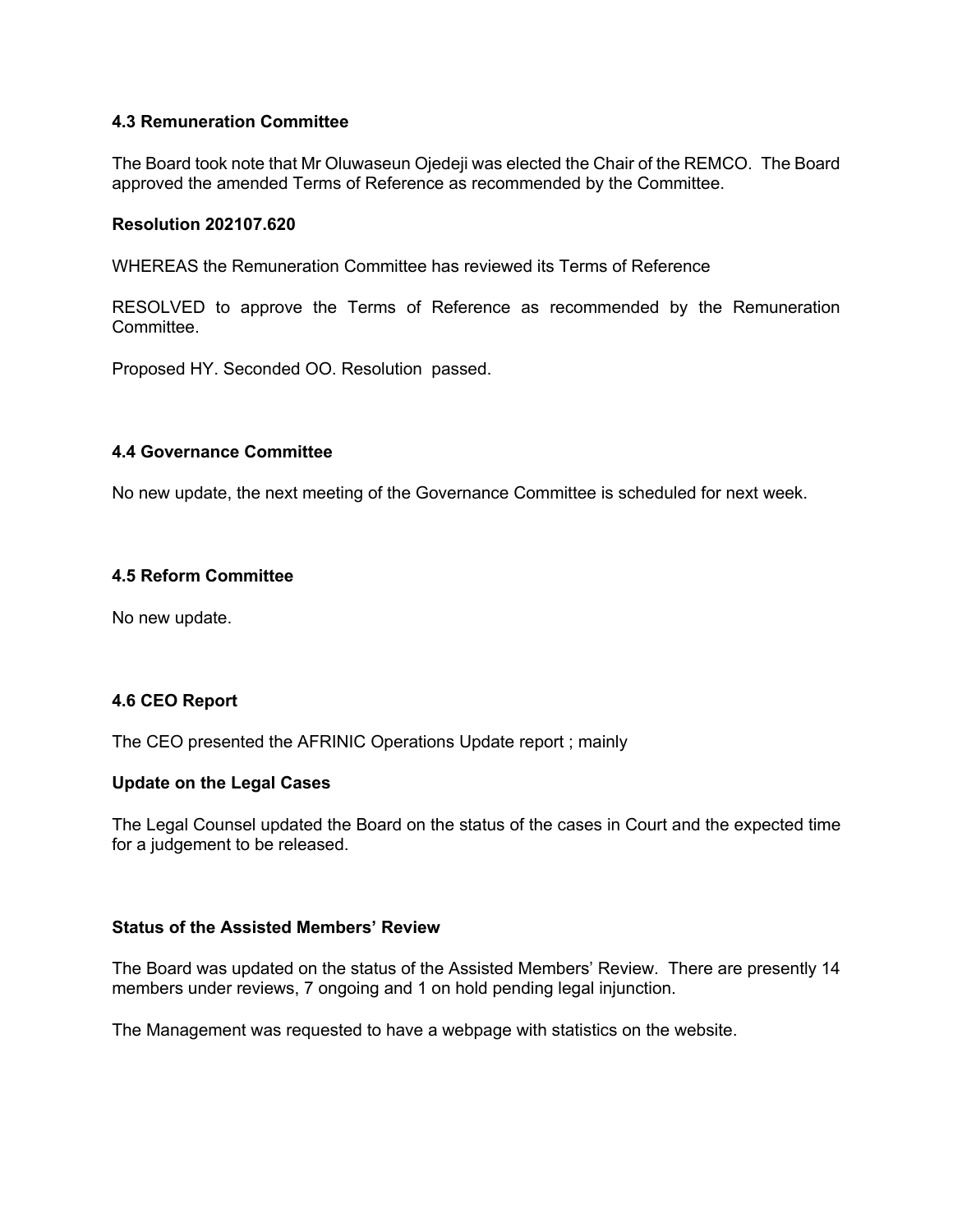# **Proposal to have an AFRINIC meeting on the 15 - 19 November 2021 online**

The Board discussed the hosting of a second AFRINIC meeting in November and the possible option of having an IPv6 connectivity only for one day during the meeting or an IPv6 day.

#### **Proposal to change AFRINIC Invoice.**

The Board took note of the amendments to be brought to the AFRINIC Invoice template in order to comply with regulations pertaining to KYC / due diligence of customers. The Board was of the view that this matter does not require a Board decision.

#### **Update on RPKI**

The project did not go live as planned and is rescheduled for early August 2021.

### **Bulk WHOIS incident**

The Board took note of the report on the Bulk WHOIS incident.

Corrective measures have been taken immediately. Besides, an Investigation Team has been constituted to look into the incident and see if there is any sanction that should be taken. A report will be submitted by next week.

**Action Item 202107.03:** The Management to provide the Audit Committee with clear timelines attached to the intended processes and targets to be achieved for the bulk whois incident. Deadline by August 2021.

OO to be invited for such discussion.

The Board entered into an Executive Session to further discuss the CEO Operations report.

Enter into Executive Session at 11:00 UTC *[Snr EA and Legal Counsel left the meeting]*

Exit Executive Session at 11:25 UTC *[Snr EA and Legal Counsel joined the meeting]*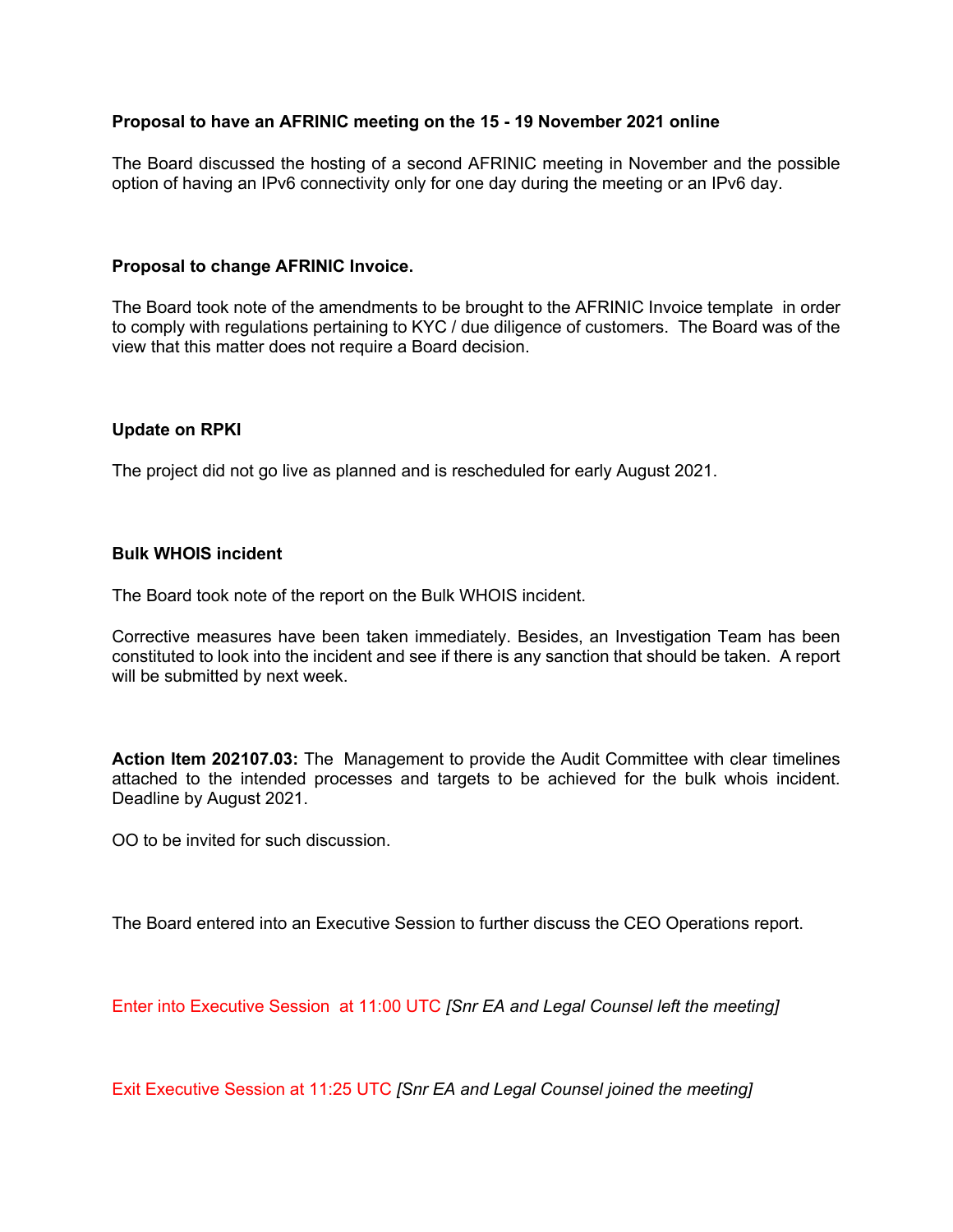# **4.7 Chair Update**

The Chair presented his report to the Board.

The results of the 2020 CEO performance appraisal were circulated to all non-executive Board members.

The Company Secretary confirmed the names of the representatives of Executive Services Limited for Board Resolution 202106.616.

The Chair informed the Board that he signed a fixed deposit application form for the amount of USD 2,000,000.

The "AFRINIC salary advance policy" was not approved by the Board. It is unclear whether other employee-related policies operated by the company were approved by the Board.

AFRINIC is not delivering on its commitment to provide an adequate service level. The Chair recommended that there should be Board reporting on "SLC non-compliance" statistics.

With regards to discussion on policies, the CEO informed that the project of reviewing all HR policies is working with Deloitte and a batch of policies will be shared with the Board for approval through the Remuneration Committee.

#### **5. Correspondence**

#### **5.1 From Glenmont**

The Board took note of the report of the Member Services with respect to the Notice and letter from Glenmont International. It is noted that the legal status of the company is no longer valid in South Sudan as required by Clause 6 of the Bylaws.

The Board decided that no further action is required and no response to email.

# **5.2 From Anthony Ubah**

The Board further discussed the email from Anthony Ubah and decided to make a statement to the community.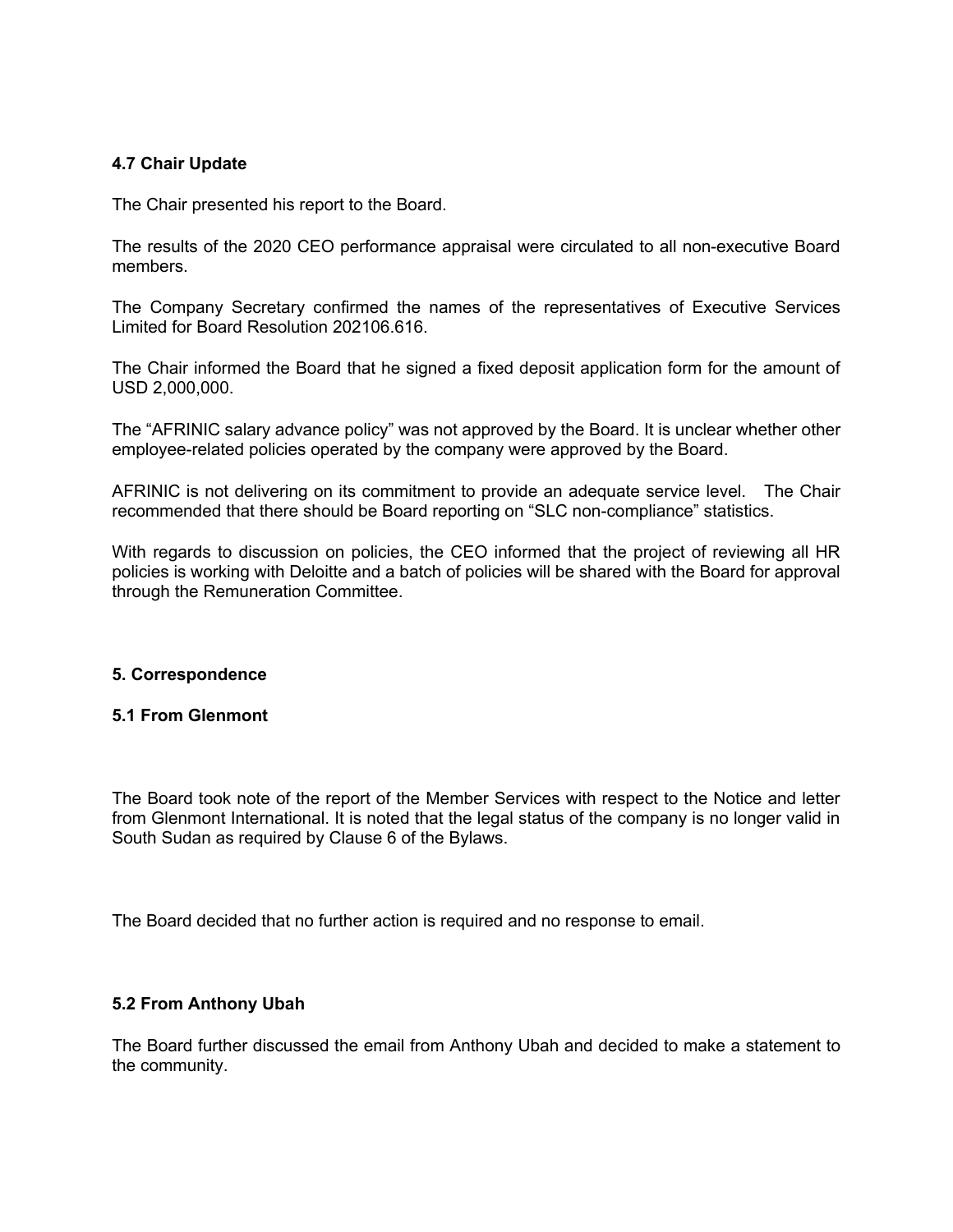**Action Item 202107.04:** The CEO to prepare a response to the email Anthony Ubah and circulate it to the Board by 10th of July 2021.

# **6. Legal Notice SBB-REACT UA**

The Board took note of the Legal Notice received from one organisation based in Seychelles. The issues fall outside the scope of AFRINIC as an RIR, there is no content control by AFRINIC.

After discussion, the Board agreed that Management should reply to the notice and point out to the organisation the related authorities, websites or abuse-contacts that may assist in his complaints.

# **7. CEO Evaluation**

Enter into Executive Session at 12:30 UTC *[CEO, Snr EA and Legal Counsel left the meeting]*

Exit Executive Session at 13:12 UTC *[CEO, Snr EA and Legal Counsel joined the meeting]*

The Board discussed the CEO performance evaluation for 2020.

The Board approved payment of a bonus amounting to one month's salary to the CEO.

**Action Item 202107.05:** The Remuneration Committee to review the CEO KPIs and report to the Board by 10 August 2021.

Several Board members commented about the length of the Board meeting and requested a break.

**The Chair moved to adjourn the meeting at 13:17 UTC and to be resumed on Thursday 8 July 2021 at 10:00 UTC. Proposed OO. Seconded ME.**

++++++++++++++++++++++++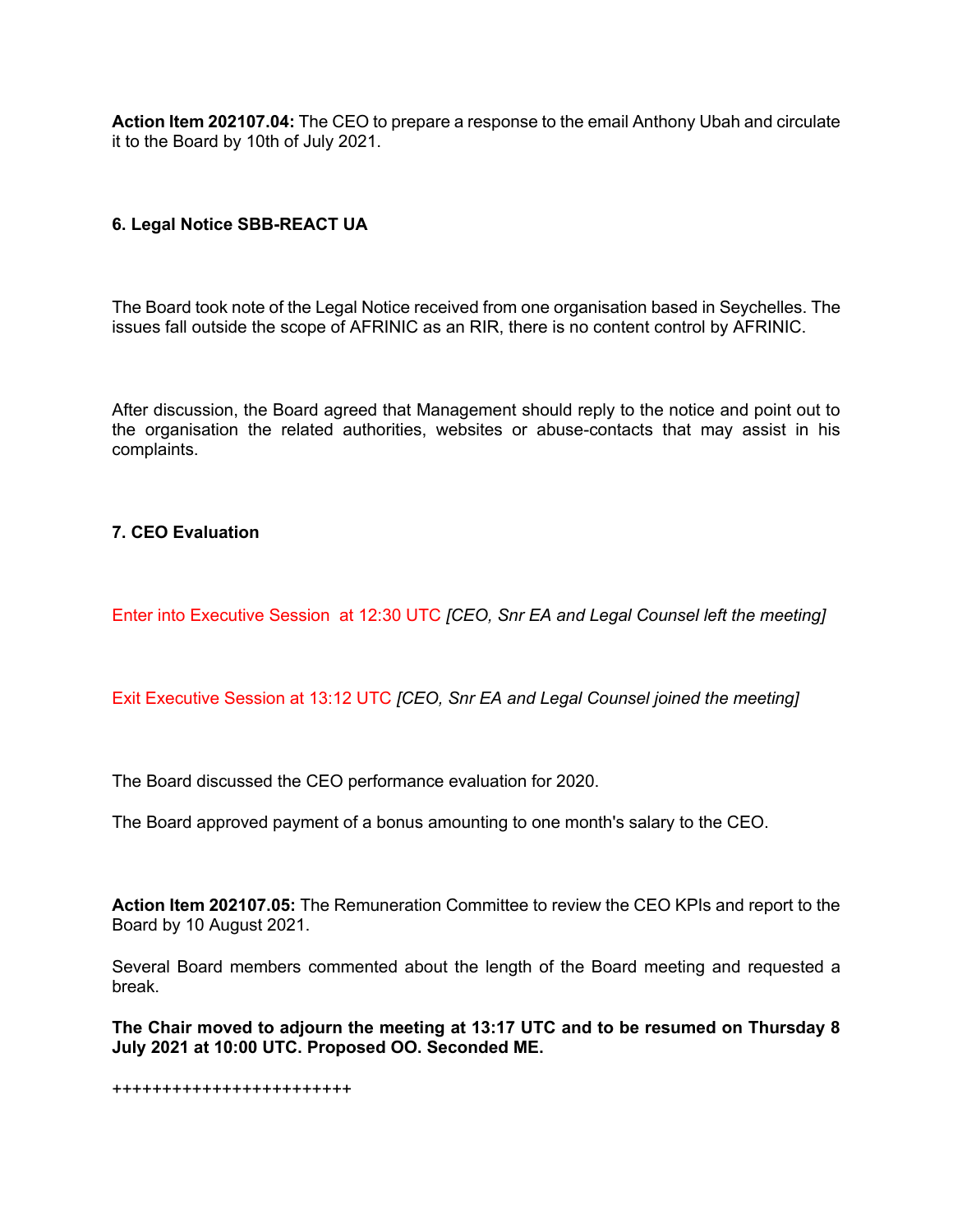# **B. Meeting held on 8th July 2021**

# **The Board resumed on Thursday 8 July 2021 at 10:06 UTC.**

The Chair opened the meeting and welcomed the members present.

A roll call was carried out to confirm quorum. All Board members present. Mr Kishna Dhondee, Legal Officer, was also in attendance at the meeting.

#### **8. AGMM**

#### **8.1 Draft minutes**

The Board reviewed the draft AGMM Minutes 2021.and approved for circulation to the Members.

# **8.2 Debriefing**

The Board discussed the logistics of the AGMM2021 held on the 4 June 2021. The Management was requested to provide a report on the proceedings and any issues faced during the meeting.

## **8.3 Feedback from Resources Members**

The matter was deferred to the next Board meeting. The Management was requested to provide a report for discussion.

# **9. Ratification on the Draft Policy Proposal "Board Prerogatives on the PDP" (AFPUB-2020- GEN-004-DRAFT02)**

The Board took note of the board paper with respect to the implementation of the policy proposal 'Board Prerogatives on the PDP'. Management explained the potential risks contained in the impact assessment document that was unfortunately not considered after the new version was circulated on the list. The Board noted that the request for ratification of the policy infringes the rights of the Directors as laid down in Art 143 of the Companies Act and Art 15 of the AFRINIC Bylaws. There wasn't any response when the Chair asked whether there was a Director willing to propose the ratification of the draft policy proposal.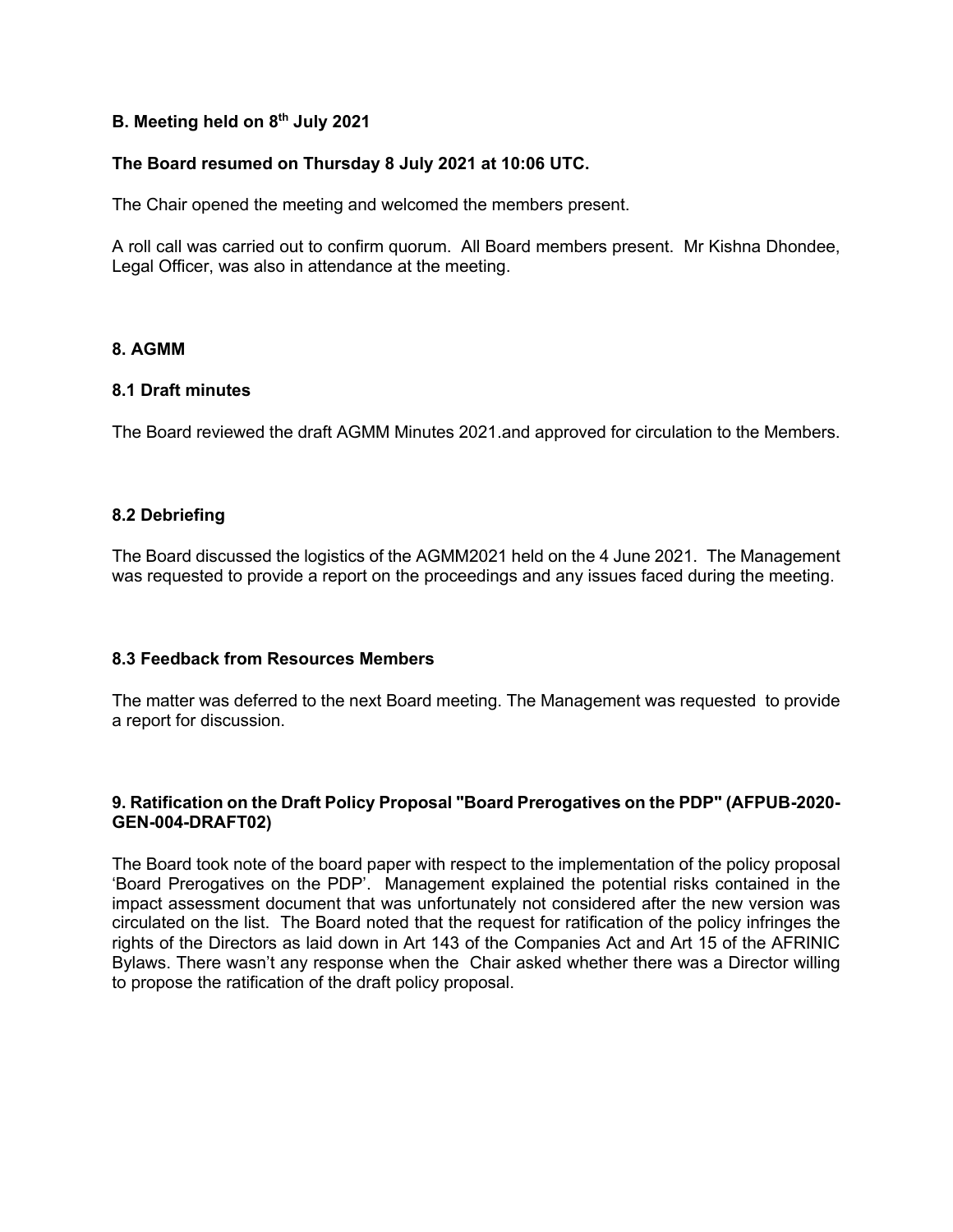## **Resolution 202107.621**

WHEREAS the PDWG Co-Chairs have submitted a proposal "Board Prerogatives on the PDP" (AFPUB-2020-GEN-004-DRAFT02) for ratification;

WHEREAS the legal advice has been obtained to the effect that the proposal as presented pauses serious legal issues as regards to the rights of directors;

RESOLVED not to ratify the policy.

Proposed ME. Seconded HY.

YES Votes : AO BE ME HY AA SM OO Abstention : EK

#### **10. Appeal Committee**

The Board took note of the board paper with respect to the Appeal Committee. The Board considered the chronology of events with respect to the Appeal Committee and reviewed the proposed new Terms of Reference.

After discussion, the Board resolved to proceed as follows;

#### **Resolution 202107.622**

**WHEREAS** the Board of Directors has taken note that despite its previous resolution dated 14 April 2021 pertaining to the reconstitution of the Appeal Committee, the appointed members thereof have exhibited a reluctance to deliver on their functions.

#### **RESOLVED AS FOLLOWS:**

1. Having regard to the current status of the Appeal Committee, the current Appeal Committee Terms of Reference, Version 2, dated 26 November 2017 be revoked with immediate effect.

2. The Appeal Committee that was reconstituted on 14 April 2021 be revoked with immediate effect.

3. For the purposes of section 3.5(1) of AFRINIC's Consolidated Policy Manual, to approve the Terms of Reference (ToR) of the Appeal Committee , Version 3, dated 8 July 2021.

Proposed BE. Seconded AO. Resolution passed unanimously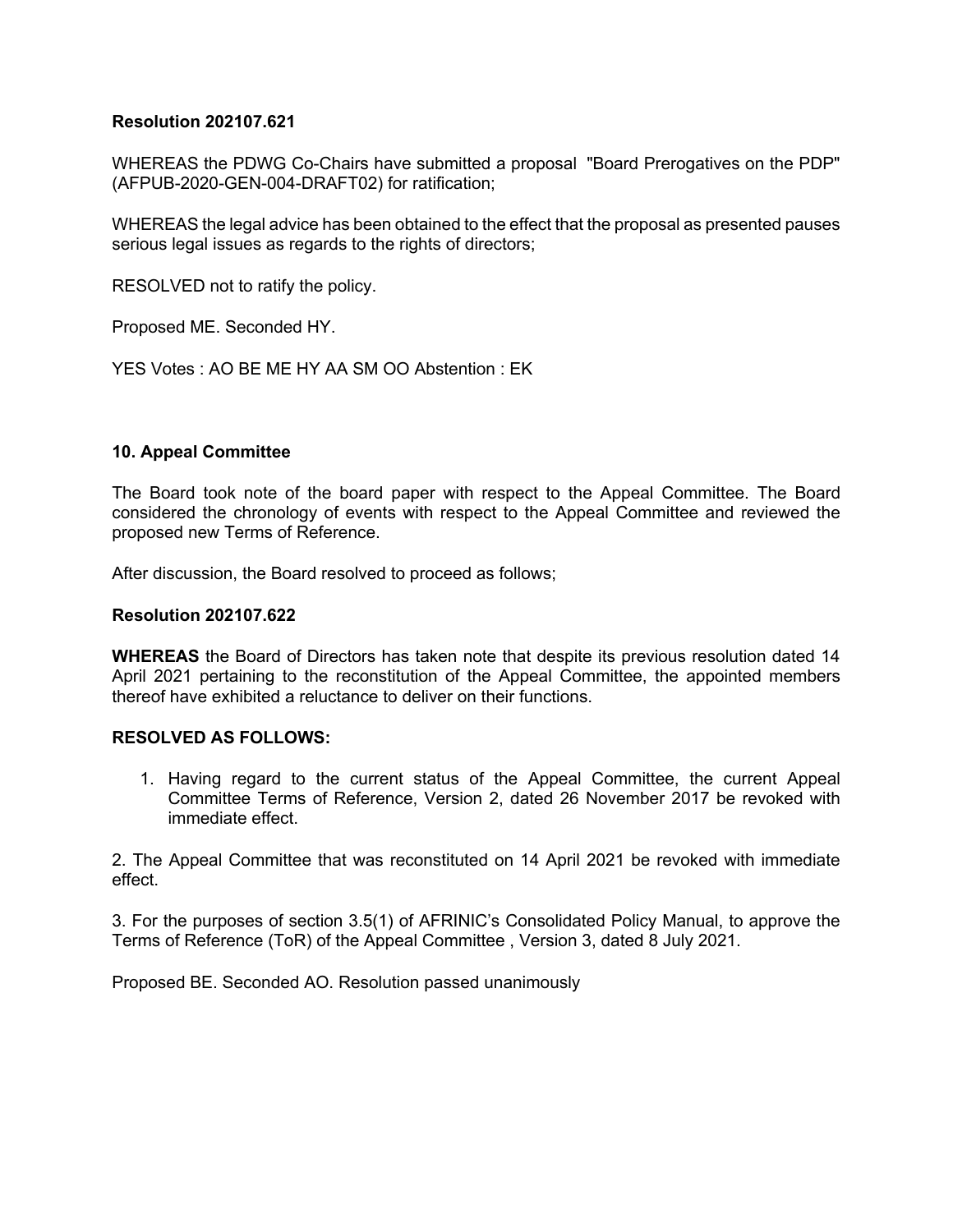# **11. Assisted Review**

The CEO requested that an item be added as a follow-up to the CEO report. There was unanimous agreement when the Chair asked whether there was agreement to add a new item to the agenda. The CEO proposed the "Assisted Review" agenda item.

Enter into Executive Session at 13:04 UTC *[Snr EA and Legal Counsel left the meeting]*

Exit Executive Session at 13:41 UTC *[Snr EA and Legal Counsel joined the meeting]*

The CEO and the Audit Committee briefed the Board on the status of the Assisted Review.

The Board discussed providing a grace period to the End users and resolved to proceed as follows.

#### **Resolution 202107.623**

RESOLVED that notwithstanding the existing business practices adopted by AFRINIC, the following steps be followed in regard to the matter involving Cloud Innovation Ltd or other cases of similar nature:

(1) Terminate the membership of the concerned organisation / Resource Member;

(2)Freeze the account of the concerned organisation / Resource Member;

(3) take all reasonable steps to inform users about the imminent reclamation of number resources ;

(4) the actual reclamation of the number resources to occur after a grace period of 90 days.

Proposed BE. Seconded EK. Resolution passed unanimously.

Yes Votes: AA AO BE SM EK ME OO HY SI

Vote No = None

Abstention = None